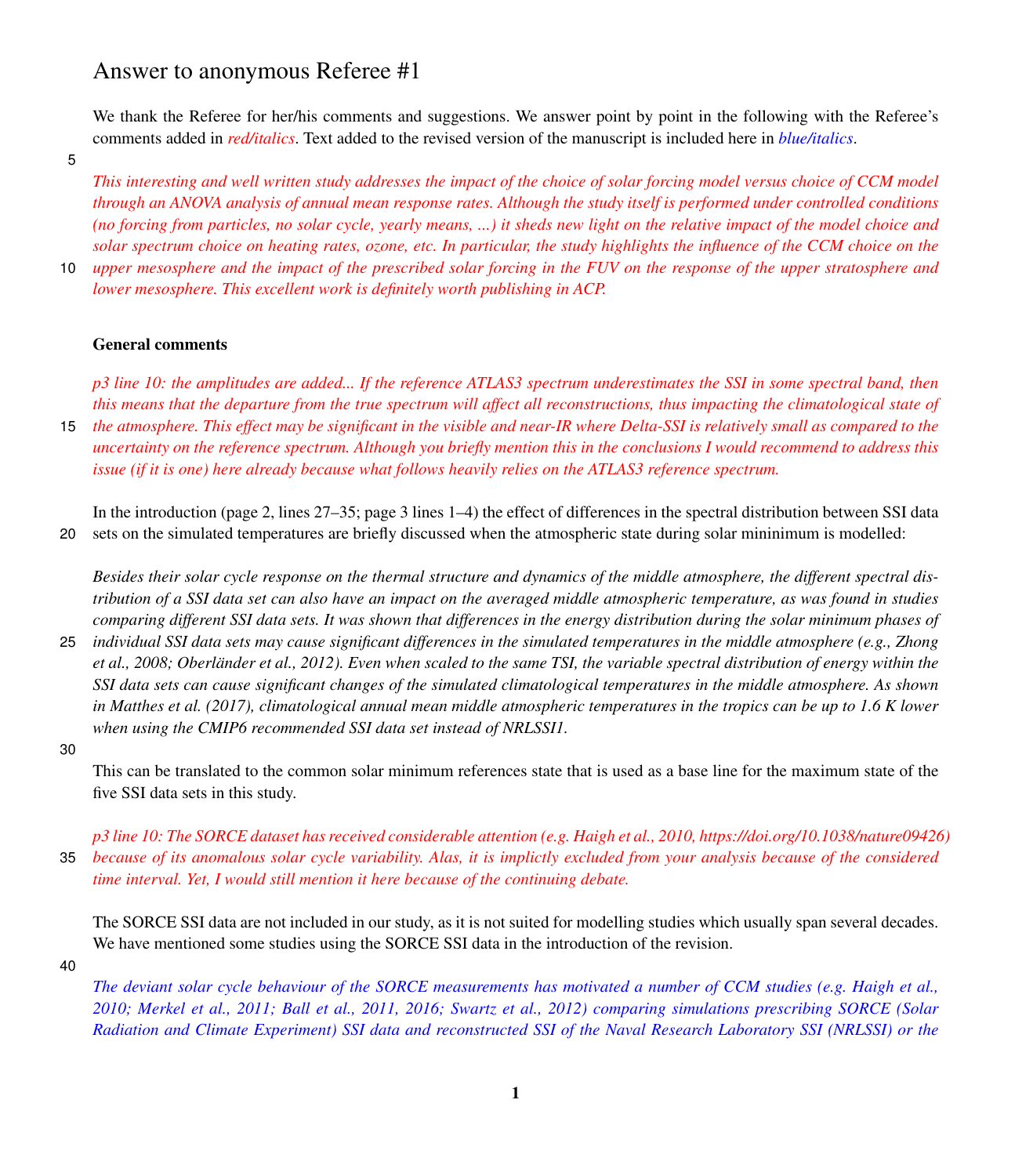*Spectral And Total Irradiance REconstructions (SATIRE) model.*

*p3 line 15: here it is important to give a physical flavour of why your ANOVA analysis can be useful, e.g. by mentioning that it* 5 *is closely connected to regression analysis. Just saying that you're the first to use it does not help much in understanding what it is about.*

The method of multiple linear regression and the ANOVA method are based on the same linear statistical model, assuming constant variances and a Gaussian distribution of the residuals. However, the purposes of the ANOVA as applied in this study

- 10 and regression differ. Here, the ANOVA method is used to analyse whether there is a statistical significant difference between the mean values of a data set when grouped according to some kind of treatments. In our case two treatments are applied, and the data set (the annual mean solar responses) are grouped by SSI data set and CCM. The purpose of a regression analysis is to find relationships between a response (dependent) data set and independent data sets. Both methods have in common that they allow to estimate the portion of variance that can be explained either by the treatments or the independent data sets.
- 15 We have changed the sentence introducing the ANOVA in the Introduction, added some references, and have added a sentence that explains the main purpose of the ANOVA in our context.

*To separate the influence of the SSI data sets and the CCMs on the solar responses in SW heating rates, temperature and ozone, a two-way analysis of variance (ANOVA) method (e.g [Fisher, 1925;](#page-4-8) [von Storch and Zwiers, 1999\)](#page-4-9) has been applied. While the*

- 20 *ANOVA is a well established method in many scientific fields, it is used rarely in the field of climate research (e.g [Geinitz et al.,](#page-4-10) [2015;](#page-4-10) [Evin et al., 2019\)](#page-4-11). Here we use ANOVA for the first time to quantify the uncertainty of the atmospheric response to decadal solar variability. The ANOVA-approach enables us to analyse if the usage of different CCMs or different SSI forcing datasets yields significantly different solar responses and to quantify which share of the total variance of the ensemble's solar response is related to either of the two factors (called treatment in the ANOVA-context).*
- 25

*p8 line 16: please replace "solar signal" by solar signature or similar because you are not really considering a signal, rather perpetual conditions.*

To reflect the time slice character of our simulations, the term "solar signal" is replaced by "solar response" throughout the 30 manuscript.

*In this whole section the question that immediately arises is to what degree the modulation of that solar forcing by the 11-year cycle can affect your conclusions, e.g. through coupling with the NAO or, more generally, with the lagged ocean response. Please explain if and how these effects may impact your conclusions.*

35

The 11-year solar cycle responses from transient simulations, which are usually extracted by multiple linear regression or composite analysis, as these simulations contain the full range of natural variability. However, the extracted solar signals are often quite similar compared to the solar responses from time slice simulations for solar maximum and minimum. We do not expect large differences of the 11-year solar cycle responses for transient simulations in the upper stratosphere to upper mesosphere.

*p9 line 24: Here a brief rationale of why the ANOVA approach is pertinent is a must. Most readers are familiar with multilinear regression analysis, so that this analogy can be easily exploited. Please also give some adequate references (e.g. H. von Storch and F. W. Zwiers, Statistical analysis in climate research, Cambridge Univeristy Press, 2002) and above all, explain in more physical terms what you are trying to quantify with your https://www.overleaf.com/project/5e636cd609eeae000174ea02ANOVA analysis. I also recommend to cite some climate studies that illustrate the use of ANOVA analysis in climate studies, such as*

<sup>40</sup>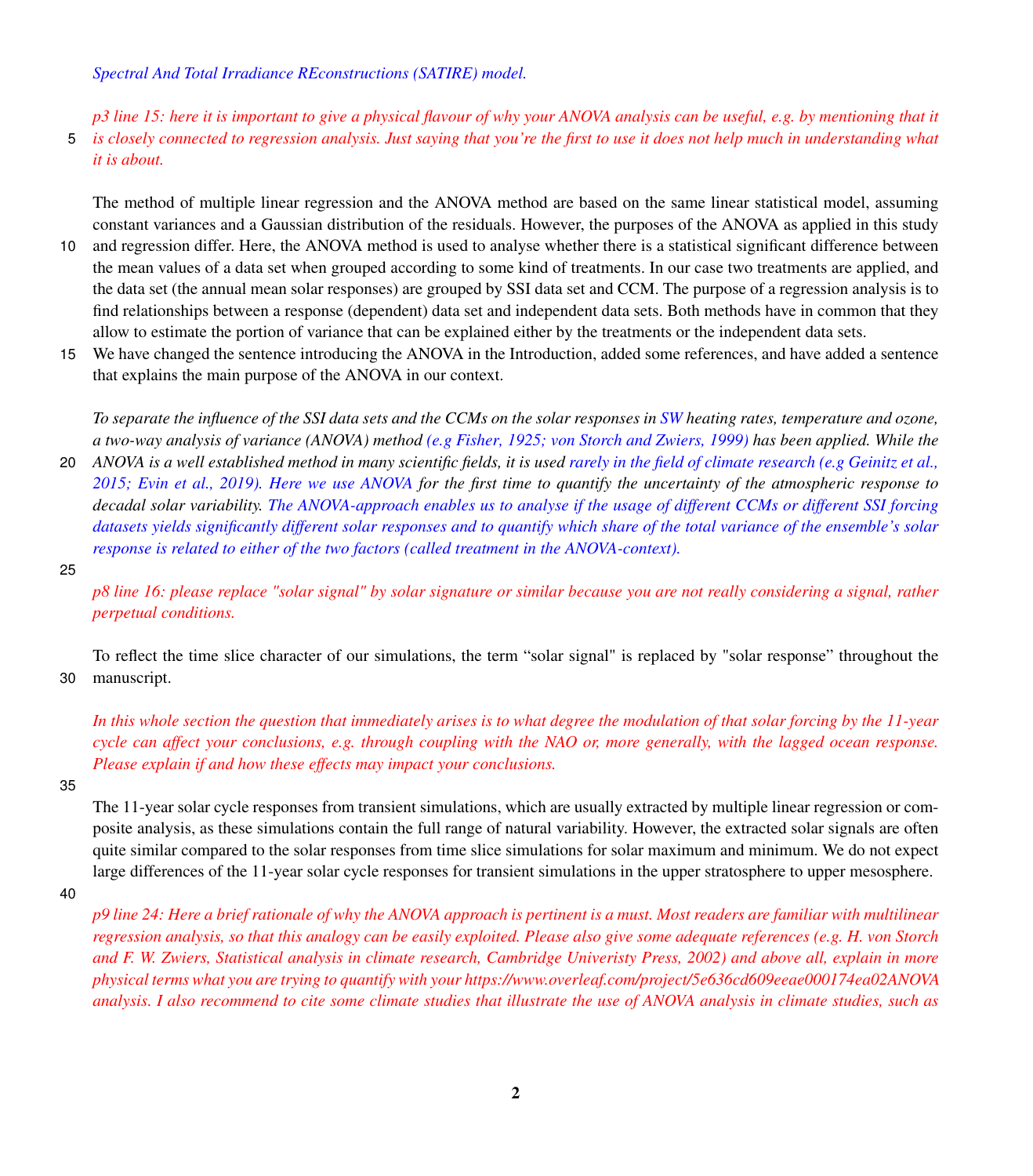### *the early https://doi.org/10.1357/0022240943076911 or the more recent https://doi.org/10.1002/joc.3991*

We have added some additional references, related to previous application of ANOVA in climate studies, in the introduction. 5 To better motivate the usage of the ANOVA, we have added this short paragraph at the beginning of Section 5.

*The averaged solar response discussed in Section 4 is supposed to be different with respect to the SSI data set prescribed and with respect to the CCM applied in each run. From the differences in the SSI amplitudes in the broad bands shown with Table 1 we expect the solar responses to be slightly different for each SSI data set, as we do for each of the CCMs. As the method of*

10 *regression analysis can be used to calculate the fraction of the variance explained by a regressor, the ANOVA can quantify the fraction of explained variance by a certain factor.*

*One additional request: why a two-way analysis? Again, for those who are unfamiliar with ANOVA analysis, I recommend to motivate these choices here and then defer to the appendix for technical details.*

15

The two-way ANOVA is a natural choice in light of our experimental setup where two CCMs apply five SSI data sets in the same way. This allows us to group the complete data set of annual mean solar responses by CCM and SSI data set. We have added an explanation to the manuscript.

20 *The two-way ANOVA is used, as there are two treatments influencing the annual mean solar responses. As these treatments are not applied independently the interaction of CCMs and SSI data sets has to be taken into account.*

*p9 line 25: Why consider annual means only and not separate seasons (e.g. DJF) for which we know that the sensitivity may be higher ? Yearly averages tends to smear these seasonal differences.*

25

The analyses of the seasonal differences is intended in Part II of the study which will focus on solar impacts on dynamical parameters of the atmosphere. This is now mentioned in the main text at the end of the introduction.

*In this Part I of our study we concentrate on the annual mean solar response in heating rates, temperature and ozone, while* 30 *Part II (in preparation) focuses on the dynamical solar and auroral responses in northern winter.*

*p17 I would suggest to mention as well the comparisons between the different spectral irradiance models and ozone observations (e.g. Ball et al., 2016, https://doi.org/10.1038/ngeo2640) which, broadly speaking, support your conclusions or at least do not contradict them.*

We have cited the study of [Ball et al.](#page-4-6) [\(2016\)](#page-4-6) in a different Section, as it is not directly related to the solar response in total ozone.

*p21 line 20: The investigation of more recent periods, instead of the 1989-1994 comparison would allow to better constrain the SSI variability (with SOLAR-ISS as you mention, but also other observational datasets such as AURA-OMI) and better* 40 *overcome the main source of uncertainty in the solar forcing, which comes from the FUV range.*

The motivation for selecting the solar amplitude 1989–1994 is now better motivated in Section 2. We have added a comparison of the selected solar amplitude with an averaged solar cycle amplitude over the satellite era, to show that it can serve as representative for recent solar cycles.

<sup>35</sup>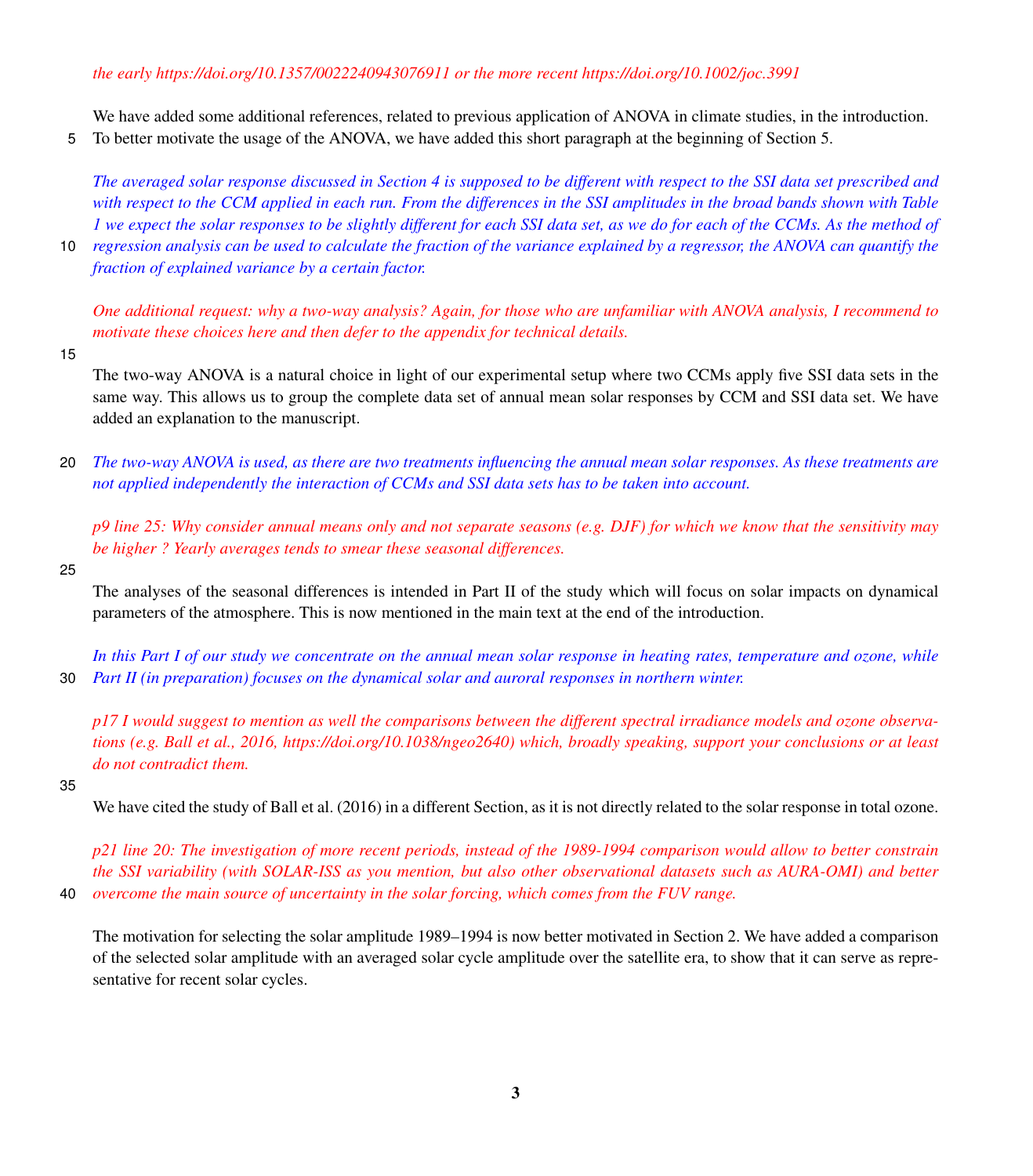*Compared to other solar cycle amplitudes in the satellite era (see Table S1 in the supplement) the one used in the paper is neither especially weak nor especially strong. The averaged* ∆SSI *is shown in Figure 2a with the error bars indicating the 95% confidence interval of the* ∆SSI *within each spectral region. The main characteristics of the solar amplitude chosen for*

- 5 *the paper are also present in the averaged solar cycle amplitude. These are the small solar amplitude of SATIRE-T in the FUV and most of the ranking of the SSI data sets within the spectral regions. The deviations of the solar cycle amplitude from the averaged solar cycle amplitude is shown in Figure 2b. All deviations are within the range of the 95% confidence intervals. Therefore the selected solar cycle amplitude can be regarded as representative for most of the solar cycle amplitudes of the satellite era.*
- 10

*p23 line 15: Most ANOVA studies focus on the F ratio although one could also consider the coefficient of multiple determination R (e.g. von Storch and Zwiers, p. 176) which, arguably, gives a better physical picture. Did you consider it?*

The F-statistics are used to estimate the probability (p value) that is plotted in Figure 1. The hatching denotes insignificant (i.e. 15 p values larger than 0.05) differences between the solar responses when grouped according to CCM or SSI data set.

# Technical corrections

# *Title: since this is part 1, what should we expect to find in part 2? The manuscript does not really tell this.*

The study is entitled "Part I" and deals with annual mean quantities, as the "Part II" of the study is analysing the impacts on the 20 dynamics especially in the winter seasons and also includes the impact of auroral forcing. Currently Part II, with the working title "Quantifying uncertainties of climate signals related to the 11 year solar cycle - Part II: Dynamical impacts of irradiance and auroral forcing", is in preparation. We have added the following sentence to Section 1:

*In this Part I of our study we concentrate on the annual mean solar response in heating rates, temperature and ozone, while* 25 *Part II (in preparation) focuses on the dynamical solar and auroral responses in northern winter.*

*p4 line 27: the appropriate reference for the Bremen MgII is Snow et al., 2014 (https://doi.org/10.1051/swsc/2014001)*

The reference "Viereck et al. (2001)" is now replaced by "Snow et al. (2014)".

30

*p6 line 10: observations*

Done.

35 *p35 Legend of Fig 4: does not pass*  $\rightarrow$  *do not pass* 

Done.